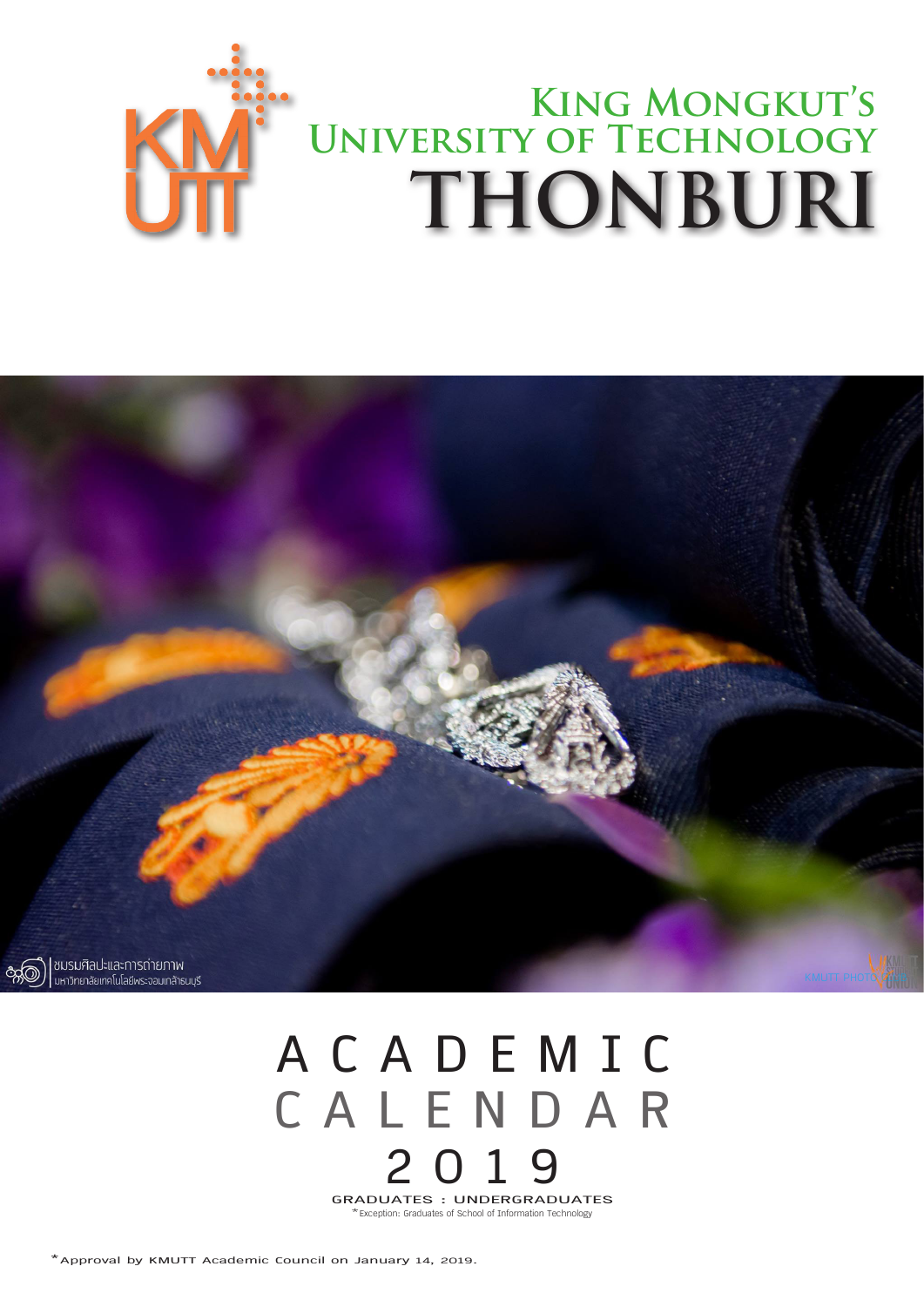

## **KMUTT Academic CALENDAR**



2019

| ACTIVITIES BEFORE THE FIRST SEMESTER              |                                                                                                                |
|---------------------------------------------------|----------------------------------------------------------------------------------------------------------------|
| July 2019                                         |                                                                                                                |
| mon 8                                             | - First day to submit for maintaining student status for the first<br>semester.                                |
| Thu 18 - Tue 23                                   | - Students consult with advisors for registration.                                                             |
|                                                   | - Days for registration and tuition payment processing via                                                     |
|                                                   | "New ACIS".                                                                                                    |
|                                                   | - Days to maintain student status under approval, processing via<br>"New ACIS".                                |
| Wed 31                                            | - Last day for registration payment for the first semester.                                                    |
| THE FIRST SEMESTER (13 AUGUST - 16 DECEMBER 2019) |                                                                                                                |
| August 2019                                       |                                                                                                                |
| Tue 13                                            | - Classes begin.                                                                                               |
| Tue 13 - Mon 19                                   | - Days for late registration processing via "New ACIS".                                                        |
|                                                   | (Start paying penalty fee with an amount of 50 baht per day                                                    |
|                                                   | including holidays since Tue 13 August 2019).                                                                  |
| Tue 13 - Mon 26                                   | - Days to add and change sessions, processing via "New ACIS".                                                  |
|                                                   | - Days to request for registration with examination time conflict.                                             |
|                                                   | (For senior undergraduate students).                                                                           |
| Tue 13 Aug - Wed 11 Sep                           | - Days for late maintain student status, for undergraduates.                                                   |
|                                                   | (Start paying penalty fee with an amount of 50 baht per day                                                    |
|                                                   | including holidays since Tue 13 August 2019)                                                                   |
| Tue 13 Aug - Mon 23 Sep                           | - Days for late maintain student status, for graduates.                                                        |
|                                                   | (Start paying penalty fee with an amount of 50 baht per day<br>including holidays since Tue 13 August 2019)    |
| Tue 13 Aug - Fri 27 Sep                           | - Days to drop, processing via "New ACIS"                                                                      |
|                                                   |                                                                                                                |
| Tue 20 Aug - Wed 11 Sep                           | - Days for late registration approved by Head of Department,<br>for undergraduates, processing via "New ACIS". |
|                                                   | (Start paying penalty fee with an amount of 50 baht per day                                                    |
|                                                   | including holidays since Tue 13 August 2019)                                                                   |
| Tue 20 Aug - Mon 23 Sep                           | - Days for late registration approved by Head of Department,<br>for graduates, processing via "New ACIS".      |
|                                                   | (Start paying penalty fee with an amount of 50 baht per day<br>including holidays since Tue 13 August 2019)    |
| Sat 17                                            | - Make up classes: Mother's day (Mon 12 August 2019)                                                           |
| Thu 22                                            | - Wai Khru Day, (Classes closed - only undergraduates)                                                         |
| Sat 24                                            | - Make up classes: Wai Khru Day (Thu 22 August 2019)                                                           |
| Mon 26                                            | - Last day to request to transfer courses/credits.                                                             |
| September 2019                                    |                                                                                                                |
| mon 16                                            | - First day for students to evaluate lecturers' & advisors'                                                    |
|                                                   | performance. (See more details in 'Teaching Assess System').                                                   |
| Thu 26                                            | - Last day for late maintain student status approved by Dean.                                                  |
|                                                   | (Start paying penalty fee with an amount of 50 baht per day                                                    |
|                                                   | including holidays since Tue 13 August 2019)                                                                   |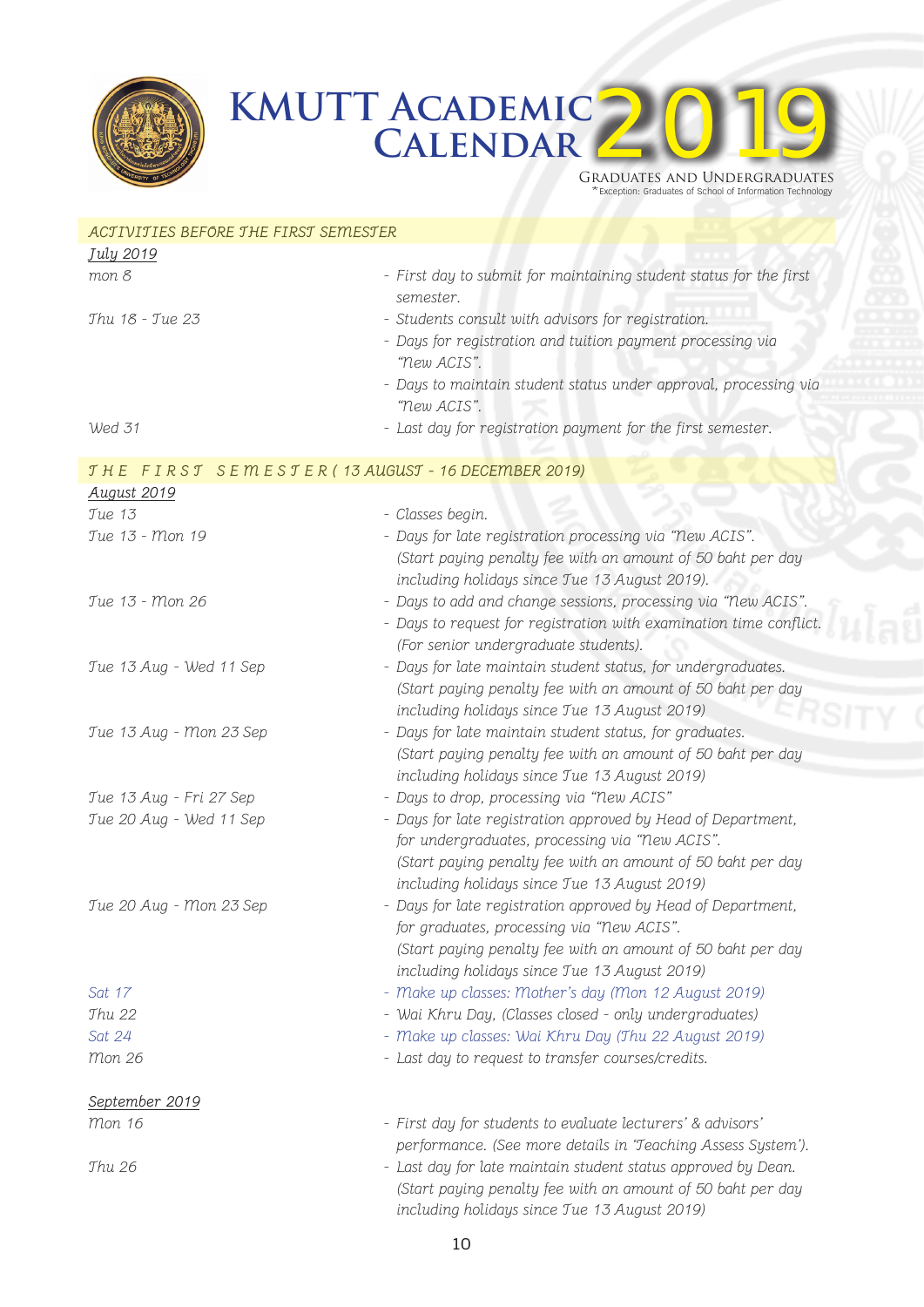| Mon 30 Sep - Tue 8 Oct                                           | - Mid-term examination period.                                     |  |
|------------------------------------------------------------------|--------------------------------------------------------------------|--|
| October 2019                                                     |                                                                    |  |
| Wed 9 Oct - Fri 8 Nov                                            | - Days for withdrawal with W standing.                             |  |
| Tue 15 - Fri 25                                                  | - Days to submit a graduation request.                             |  |
| Sat 12                                                           | - Make up classes: mid-term examination                            |  |
|                                                                  | (Mon 7 October 2019).                                              |  |
| Sat 19                                                           | - Make up classes: mid-term examination                            |  |
|                                                                  | (Tue 8 October 2019).                                              |  |
| Mon 21 Oct - Fri 22 Nov                                          | - Period for students to evaluate lecturers' & advisors'           |  |
|                                                                  | performance via Teaching Assess System.                            |  |
| Sat 26                                                           | - Make up classes: the passing of King Bhumibol (observed)         |  |
|                                                                  | (Mon 14 October 2019).                                             |  |
|                                                                  |                                                                    |  |
| november 2019                                                    |                                                                    |  |
| Sat 2                                                            | - Make up classes: King Chulalongkorn Memorial Day                 |  |
|                                                                  | (Wed 23 October 2019).                                             |  |
| Mon 4                                                            | - Last day for registration reimbursement.                         |  |
|                                                                  |                                                                    |  |
| December 2019                                                    |                                                                    |  |
| Mon 2 - Fri 13                                                   | - Final examination period.                                        |  |
| <i>mon</i> 16                                                    | - Classes end.                                                     |  |
|                                                                  |                                                                    |  |
| ACTIVITIES AFTER THE FIRST SEMESTER & BEFORE THE SECOND SEMESTER |                                                                    |  |
| December 2019                                                    |                                                                    |  |
| Tue 17                                                           | - First day to submit the request to maintain student status       |  |
|                                                                  | for second semester.                                               |  |
| Thu 26                                                           | - Last day to submit theory, lab, project and thesis examination   |  |
|                                                                  | results.                                                           |  |
| Sat 28                                                           | - Examination results announcement of semester 1/2019.             |  |
|                                                                  |                                                                    |  |
| January 2020                                                     |                                                                    |  |
| Thu <sub>2</sub>                                                 | - Announcement of lecturers' & advisors' performance               |  |
|                                                                  | evaluations. Lecturers and advisors can check the results via      |  |
|                                                                  | the intranet system.                                               |  |
| $Thu 2 - Tue 7$                                                  | - Students consult with advisors for registration.                 |  |
|                                                                  | - Days for registration and tuition payment processing via         |  |
|                                                                  | "New ACIS".                                                        |  |
|                                                                  | - Days to maintain student status under approval, processing via   |  |
|                                                                  | "New ACIS".                                                        |  |
| Thu 9                                                            | - Last day for registration payment for the second semester.       |  |
|                                                                  |                                                                    |  |
| THE SECOND SEMESTER (13 JANUARY - 22 MAY 2020)                   |                                                                    |  |
| January 2020                                                     |                                                                    |  |
| <i>mon</i> 13                                                    | - Classes begin.                                                   |  |
| Mon 13 - Fri 17                                                  | - Days for late registration processing via "New ACIS".            |  |
|                                                                  |                                                                    |  |
|                                                                  | (Start paying penalty fee with an amount of 50 baht per day        |  |
|                                                                  | including holidays since Mon 13 January 2020).                     |  |
| Mon 13 - Fri 24                                                  | - Days to add and change sessions, processing via "New ACIS".      |  |
|                                                                  | - Days to request for registration with examination time conflict. |  |
|                                                                  | (For senior undergraduate students)                                |  |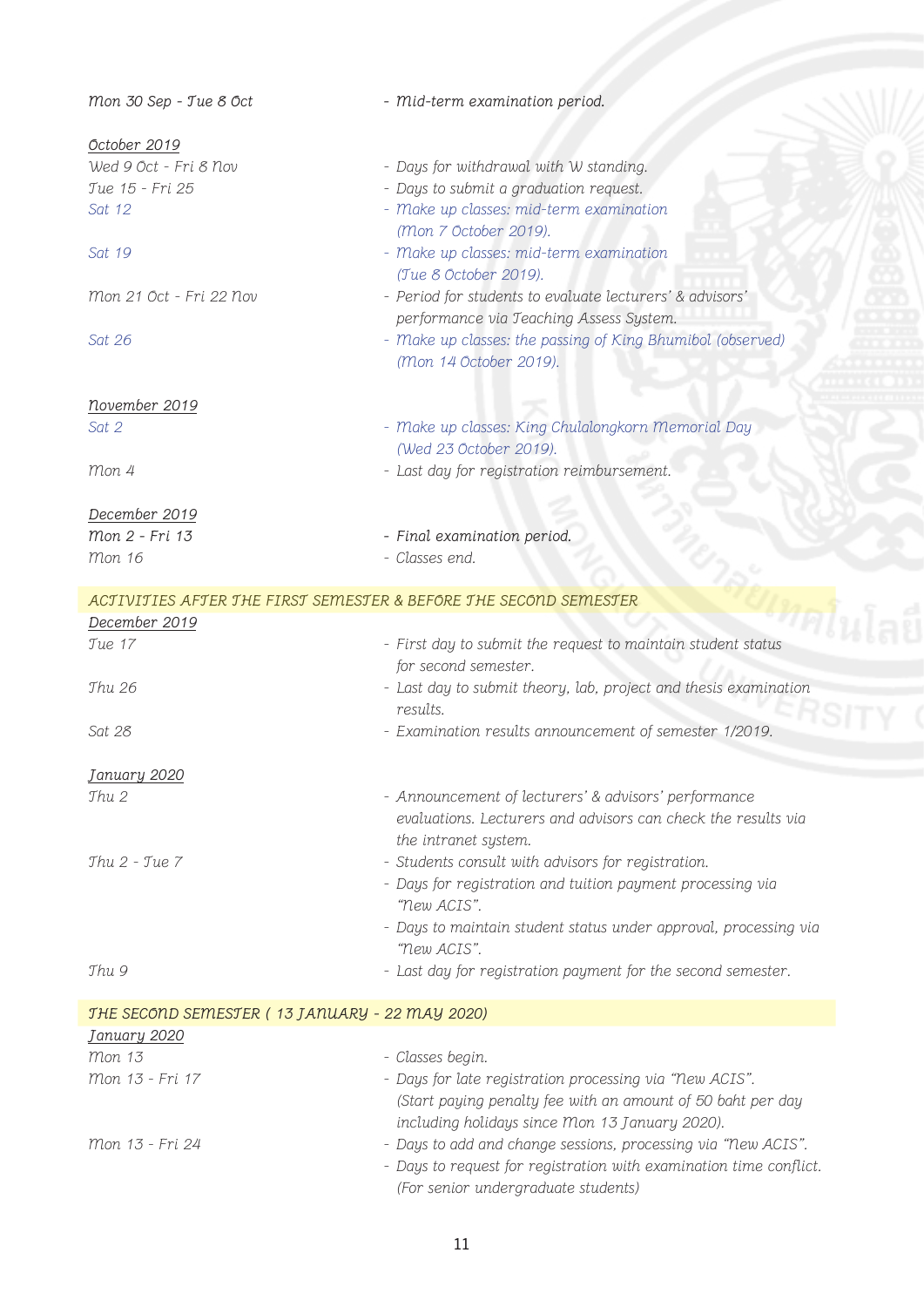| Mon 13 Jan - Tue 11 Feb | - Days for late maintain student status, for undergraduates.<br>(Start paying penalty fee with an amount of 50 baht per day<br>including holidays since Mon 13 January 2020)                                                    |
|-------------------------|---------------------------------------------------------------------------------------------------------------------------------------------------------------------------------------------------------------------------------|
| Mon 13 Jan - Mon 24 Feb | - Days for late maintain student status, for graduates.<br>(Start paying penalty fee with an amount of 50 baht per day<br>including holidays since Mon 13 January 2020)                                                         |
| Mon 13 Jan - Fri 28 Feb | - Days to drop, processing via "New ACIS".                                                                                                                                                                                      |
| Mon 20 Jan - Tue 11 Feb | - Days for late registration approved by Head of Department,<br>for undergraduates, processing via "New ACIS".<br>(Start paying penalty fee with an amount of 50 baht per day<br>including holidays since Mon 13 January 2020). |
| Mon 20 Jan - Mon 24 Feb | - Days for late registration approved by Head of Department,<br>for graduates, processing via "New ACIS".<br>(Start paying penalty fee with an amount of 50 baht per day<br>including holidays since Mon 13 January 2020).      |
| Fri 24                  | - Last day to request to transfer courses/credits.                                                                                                                                                                              |
|                         | - Last day to revise examination results of semester 1/2019.                                                                                                                                                                    |
| February 2020           |                                                                                                                                                                                                                                 |
| Tue 11 - Fri 21         | - Students inform to attend classes in special semester.                                                                                                                                                                        |
| Sat 15                  | - Make up Classes: Makha Bucha Day (observed)<br>(Mon 10 February 2020)                                                                                                                                                         |
| <i>mon</i> 17           | - First day for students to evaluate lecturers' & advisors'<br>performance. (See more details in 'Teaching Assess System').                                                                                                     |
| Wed 26                  | - Last day for late maintain student status approved by Dean.<br>(Start paying penalty fee with an amount of 50 baht per day<br>including holidays since Mon 13 January 2020).                                                  |
| <b>March 2020</b>       | <b>NIVERS</b>                                                                                                                                                                                                                   |
| Mon 2 - Tue 10          | - Mid-term examination period.                                                                                                                                                                                                  |
| Wed 11 Mar - Mon 20 Apr | - Days for withdrawal with W standing via "New ACIS".                                                                                                                                                                           |
| Sat 14                  | - Make up Classes: Mid-term examination (Mon 9 March 2020)                                                                                                                                                                      |
| Mon 16 - Fri 27         | - Days to submit a graduation request.                                                                                                                                                                                          |
| Sat 21                  | - Make up Classes: Mid-term examination (Tue 10 March 2020)                                                                                                                                                                     |
| Mon 23 Mar - Fri 1 May  | - Period for students to evaluate lecturers' & advisors'<br>performance via 'Teaching Assess System'.                                                                                                                           |
| April 2020              |                                                                                                                                                                                                                                 |
| Sat 4                   | - Make up Classes: Chakri Memorial Day (Mon 6 April 2020)                                                                                                                                                                       |
| Thu 16 - Fri 17         | - Special Vacations.                                                                                                                                                                                                            |
| <i>mon 20</i>           | - Last day for registration reimbursement.                                                                                                                                                                                      |
| may 2020                |                                                                                                                                                                                                                                 |
| Sat 2                   | - Make up Classes: Visakha Bucha Day (Wed 6 May 2020)                                                                                                                                                                           |
| Mon 11 - Thu 21         | - Final examination period.                                                                                                                                                                                                     |
| Fri 22                  | - Classes end.                                                                                                                                                                                                                  |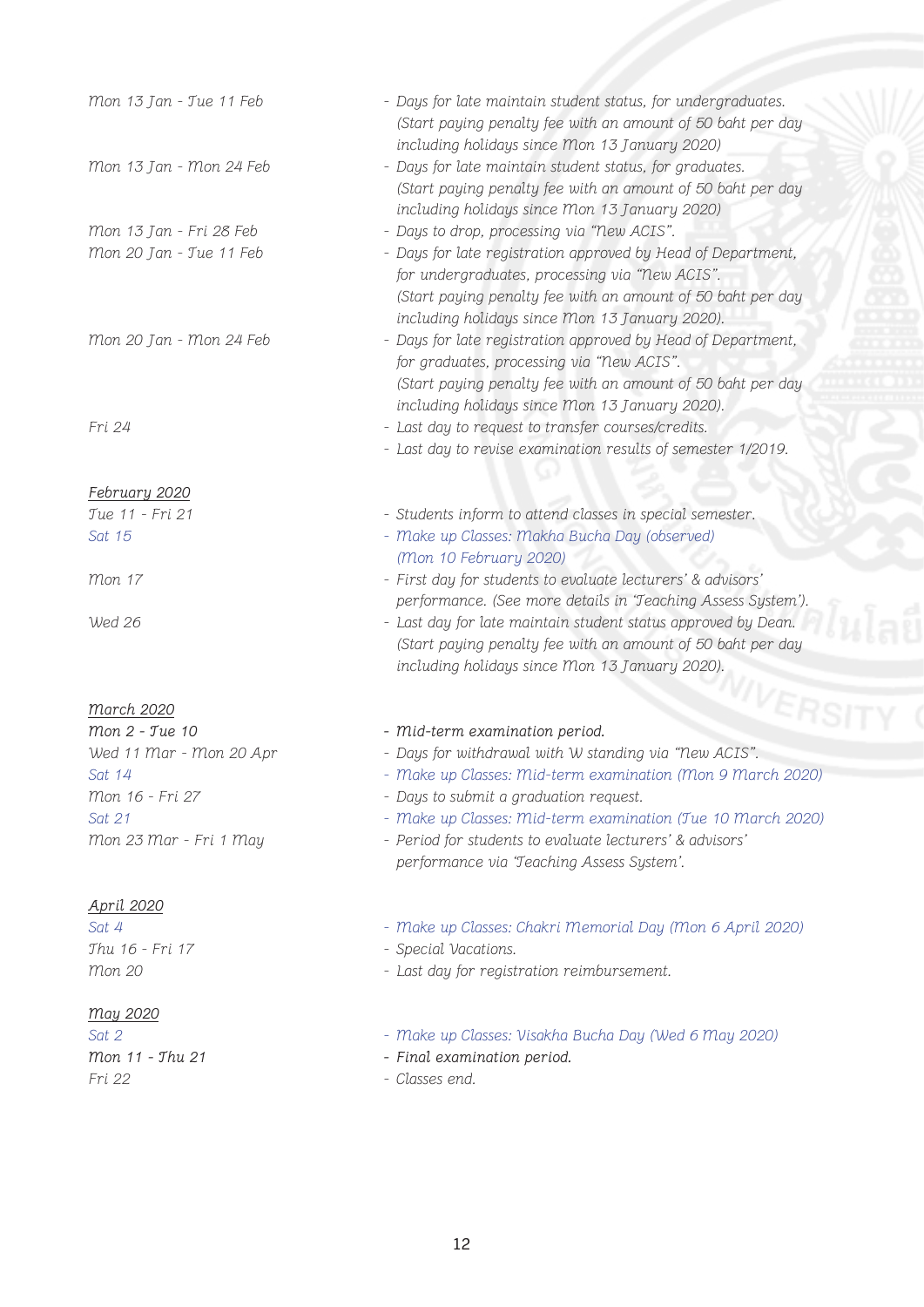| ACTIVITIES AFTER THE SECOND SEMESTER & BEFORE SPECIAL SEMESTER |                                                                              |  |  |  |
|----------------------------------------------------------------|------------------------------------------------------------------------------|--|--|--|
| <u>June 2020</u>                                               |                                                                              |  |  |  |
| Mon 1 - Fri 5                                                  | - Students consult with advisors for registration.                           |  |  |  |
|                                                                | - Days for registration and tuition payment processing via                   |  |  |  |
|                                                                | "New ACIS".                                                                  |  |  |  |
| Wed 10                                                         | - Last day for registration payment for the special semester.                |  |  |  |
|                                                                | - Last day to submit theory, lab, project and thesis examination             |  |  |  |
|                                                                | results.                                                                     |  |  |  |
| Fri 12                                                         | - Examination results announcement.                                          |  |  |  |
| <i>mon</i> 15                                                  | - Announcement of lecturers' & advisors' performance                         |  |  |  |
|                                                                | evaluations. Lecturers and advisors can check the results via                |  |  |  |
|                                                                | the intranet system.                                                         |  |  |  |
|                                                                |                                                                              |  |  |  |
| SPECIAL SEMESTER (15 June - 7 August 2020)                     |                                                                              |  |  |  |
| June 2020                                                      |                                                                              |  |  |  |
| Mon 1 Jun - Fri 31 Jul                                         | - Practical training period, (not less than 40 working days).                |  |  |  |
| <i>mon</i> 15                                                  | - Classes begin                                                              |  |  |  |
| Mon 15 - Fri 19                                                | - Days for late registration processing via "New ACIS".                      |  |  |  |
|                                                                | (Start paying penalty fee with an amount of 50 baht per day                  |  |  |  |
| Mon 15 - Fri 26                                                | including holidays since Mon 15 June 2020).                                  |  |  |  |
|                                                                | - Days to add, drop and change sessions, processing via<br>"New ACIS".       |  |  |  |
| Fri 26                                                         | - Last day to revise examination results of semester 2/2019.                 |  |  |  |
| Mon 29 Jun - Fri 3 Jul                                         | - Days to submit a graduation request.                                       |  |  |  |
| Mon 29 Jun - Fri 17 Jul                                        | - Period for students to evaluate lecturers' & advisors'                     |  |  |  |
|                                                                | performance via 'Teaching Assess System'.                                    |  |  |  |
|                                                                | - Days for withdrawal with W standing via "New ACIS".                        |  |  |  |
| July 2020                                                      |                                                                              |  |  |  |
| Fri 3                                                          | <b>IVERS</b><br>- Last day for registration reimbursement.                   |  |  |  |
| <b>August 2020</b>                                             |                                                                              |  |  |  |
| Fri 7                                                          | - Classes end.                                                               |  |  |  |
|                                                                |                                                                              |  |  |  |
| ACTIVITIES AFTER SPECIAL SEMESTER                              |                                                                              |  |  |  |
| <b>August 2020</b>                                             |                                                                              |  |  |  |
| Fri 14                                                         | - Last day to submit theory, lab, project and thesis examination<br>results. |  |  |  |
| Tue 18                                                         | - Examination results announcement.                                          |  |  |  |
| <b>Thu 20</b>                                                  | - Announcement of lecturers' & advisors' performance                         |  |  |  |
|                                                                | evaluations. Lecturers and advisors can check the results via                |  |  |  |
|                                                                | the intranet system.                                                         |  |  |  |
| Fri 28                                                         | - Last day to revise examination results of semester S/2019                  |  |  |  |
|                                                                | - Last day to submit practical training results.                             |  |  |  |
|                                                                |                                                                              |  |  |  |

## Remarks :

- 1. Students must register, add, change, drop and withdraw via "New ACIS".
- 2. Students who owe tuition fees cannot register in the subsequent semester.
- 3. Probation students in semester 2/2018 must consult with their advisors about registration during the specified period. Without doing so, they will not allow to register in semester 1/2019
- 4. Probation students in semester 1/2019 must consult with their advisors about registration during the specified period. Without doing so, they will not allow to register in semester 2/2019.